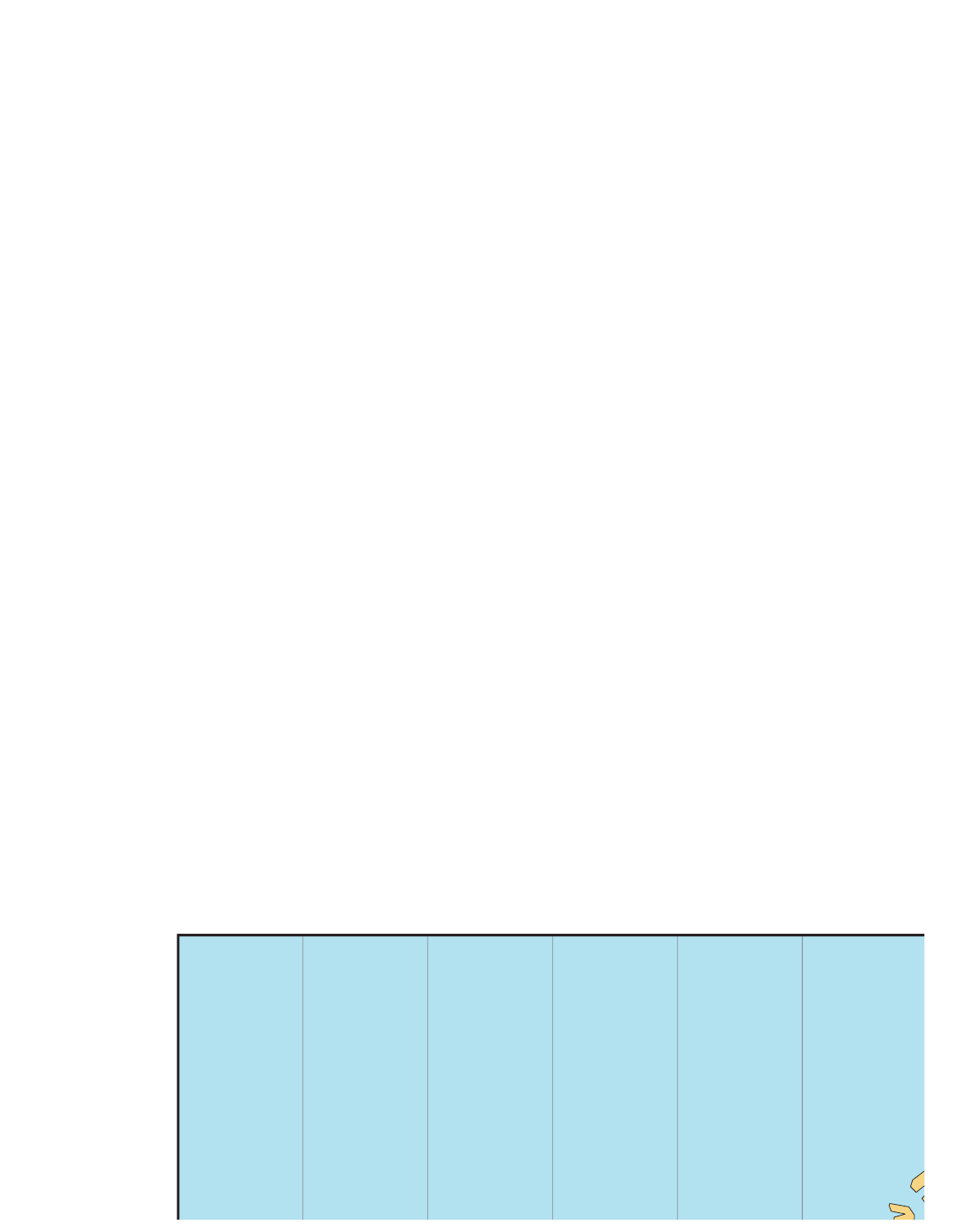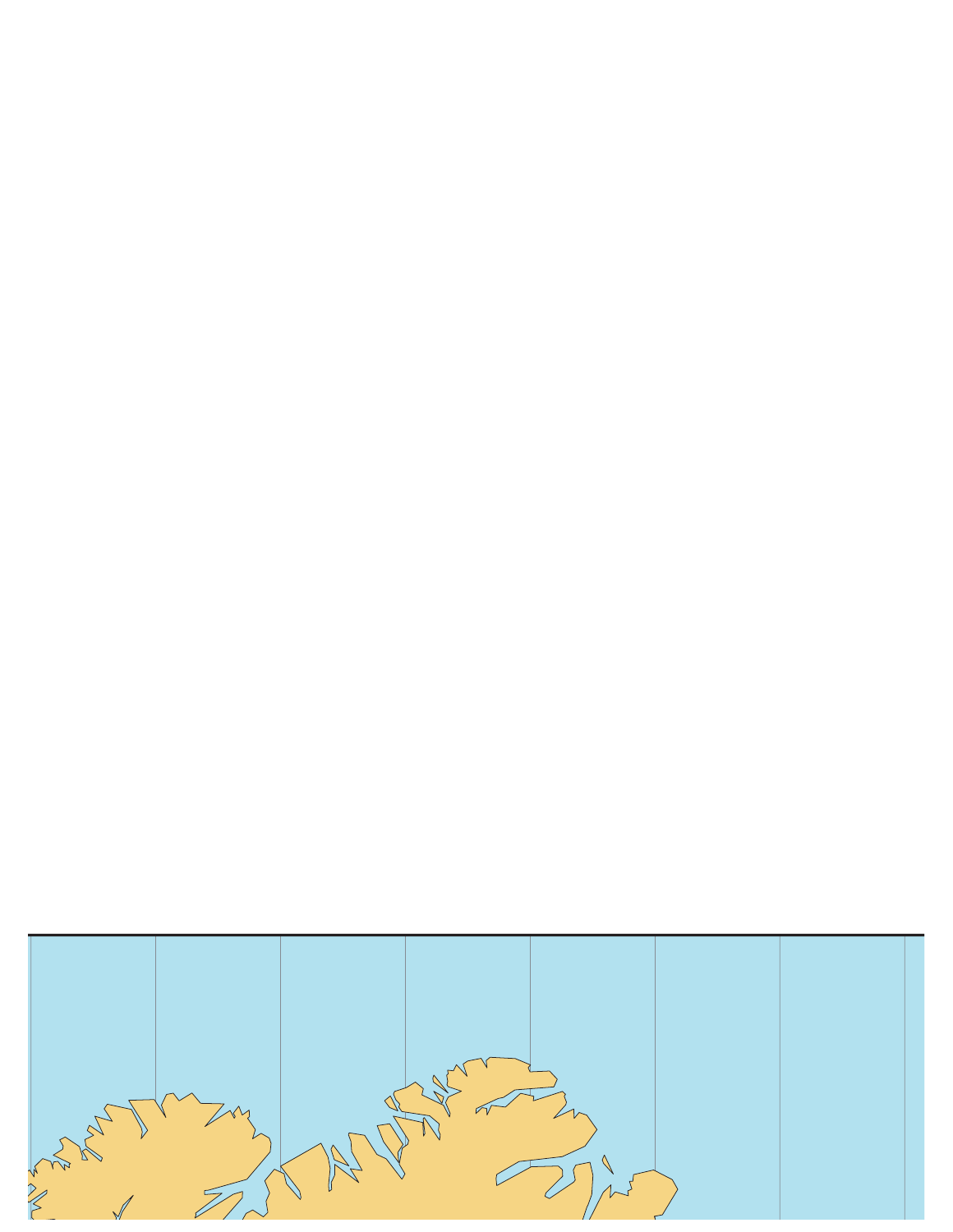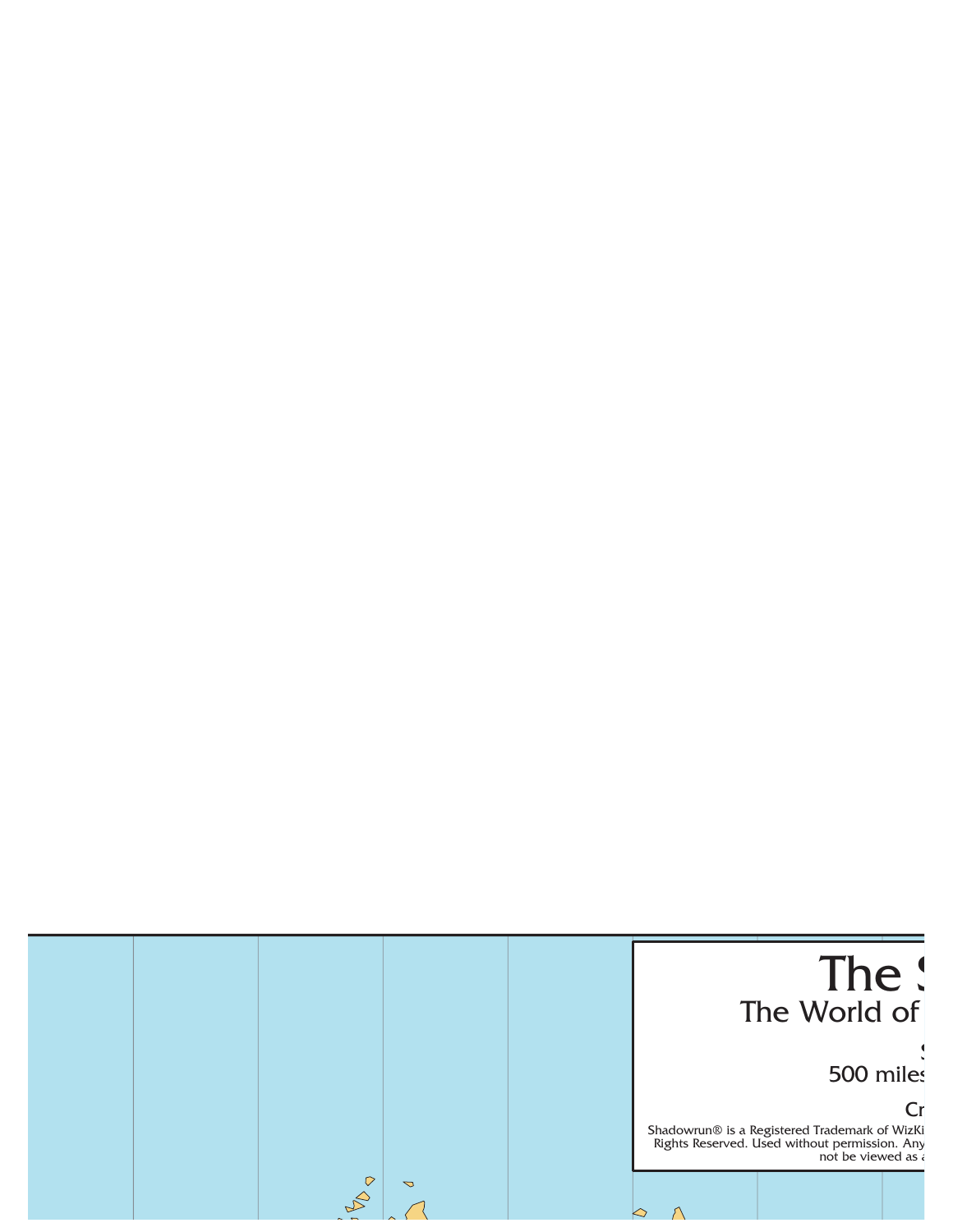## Sixth World Shadowrun® (circa 2062)

Scale at Equator  $s =$   $\rightarrow$  = 800 km

## eated by Wordman

ds LLC. Original Shadowrun material Copyright © 2001 by WizKids LLC. All vuse of WizKids LLC's copyrighted material or trademarks in this file should a challenge to those copyrights or trademarks.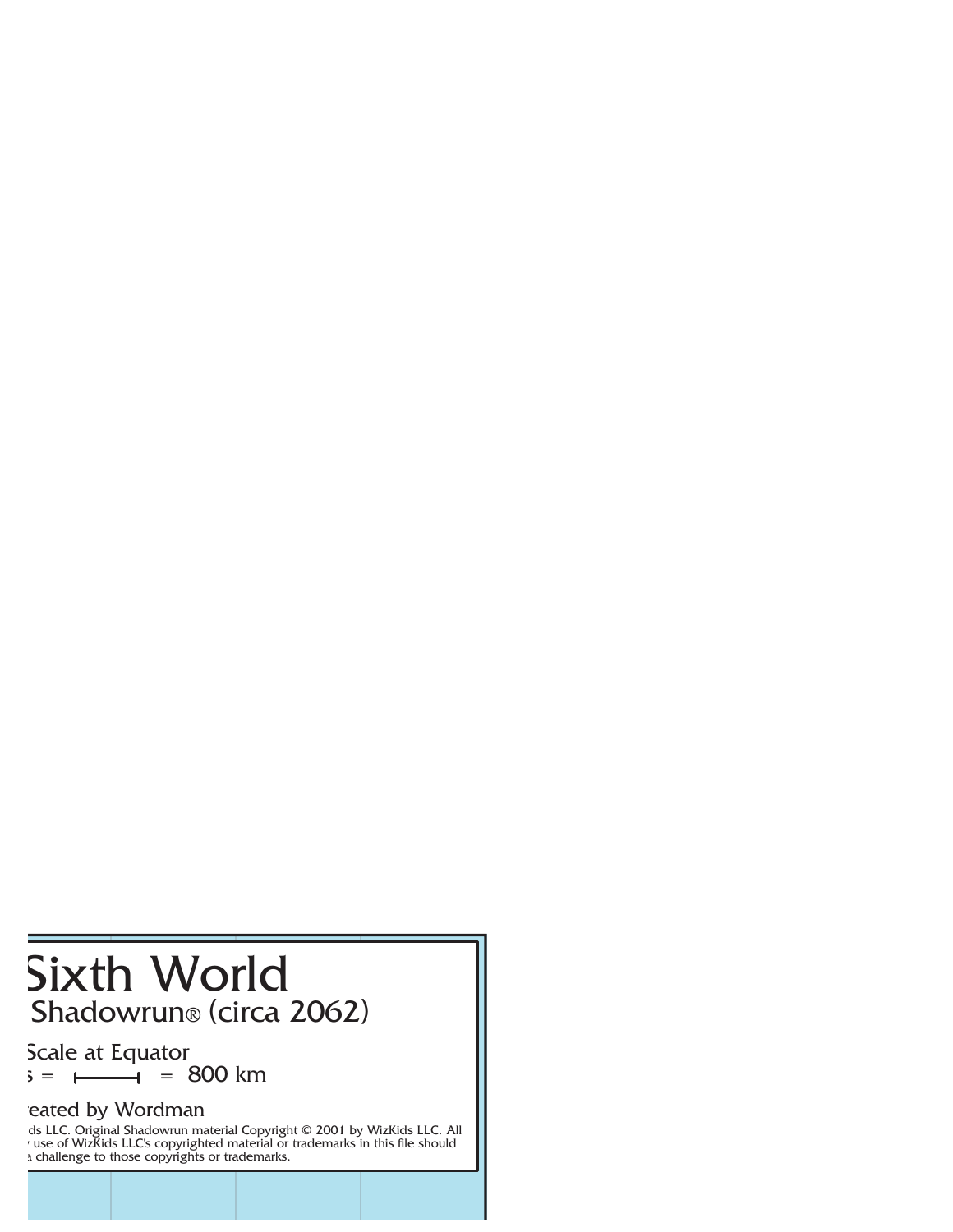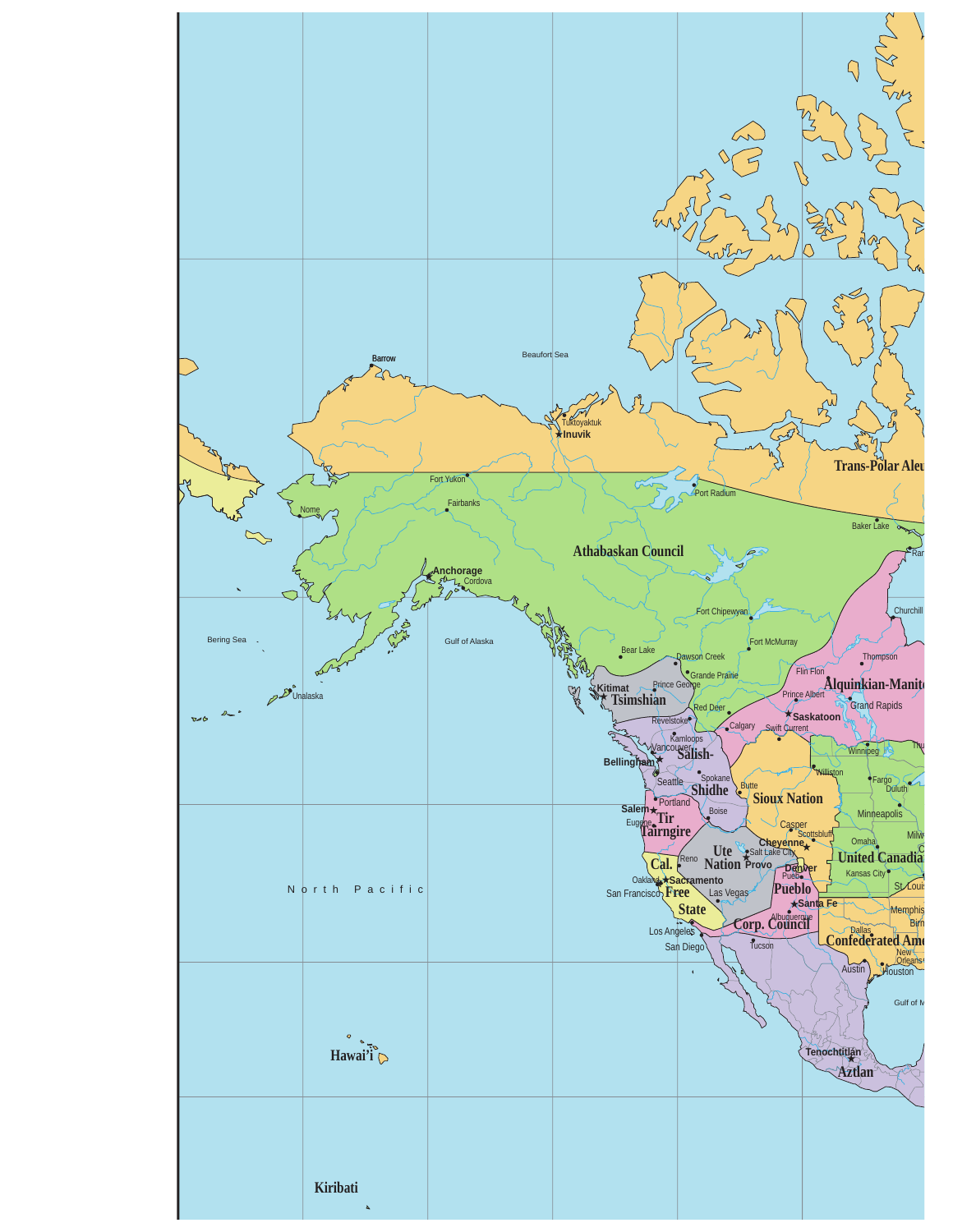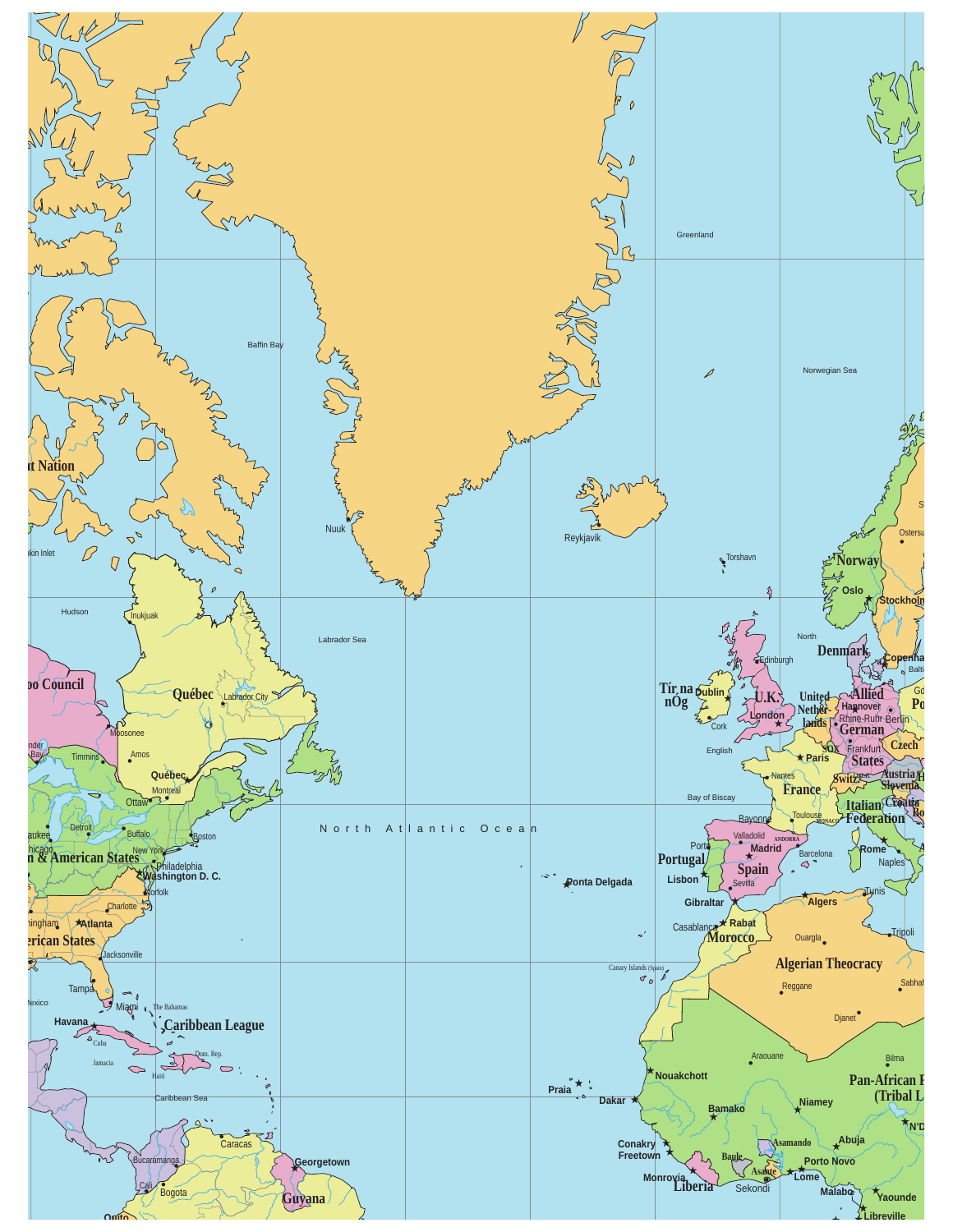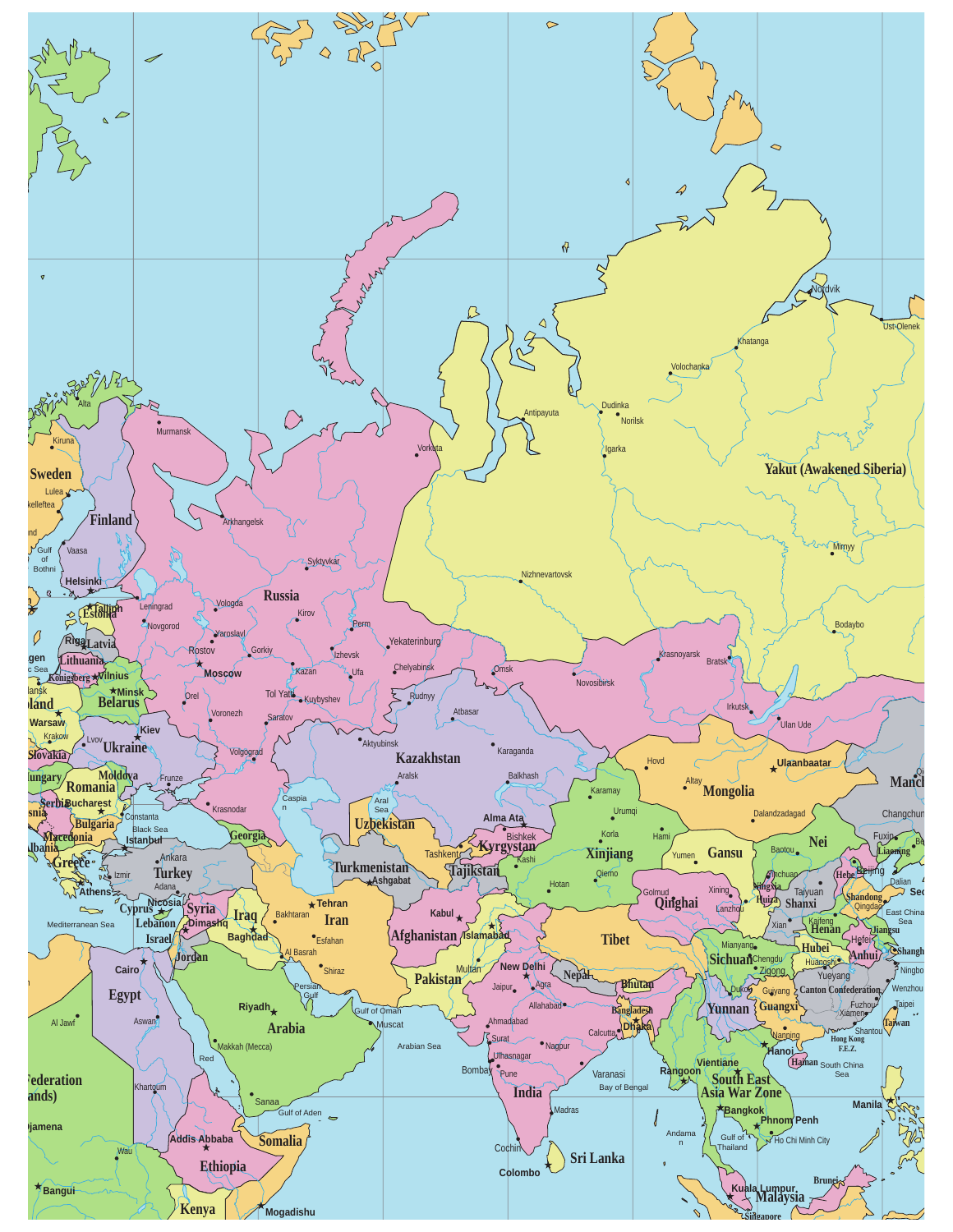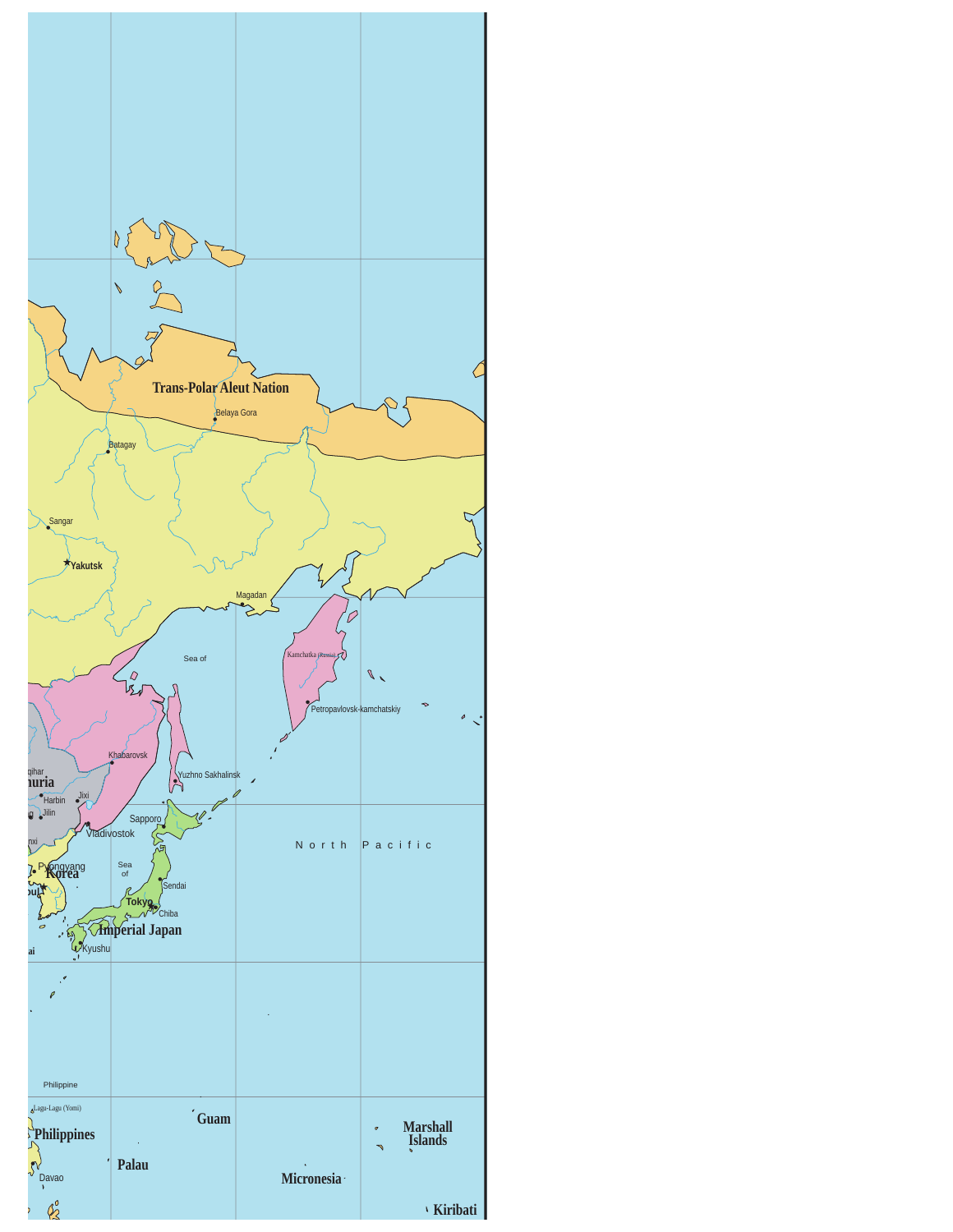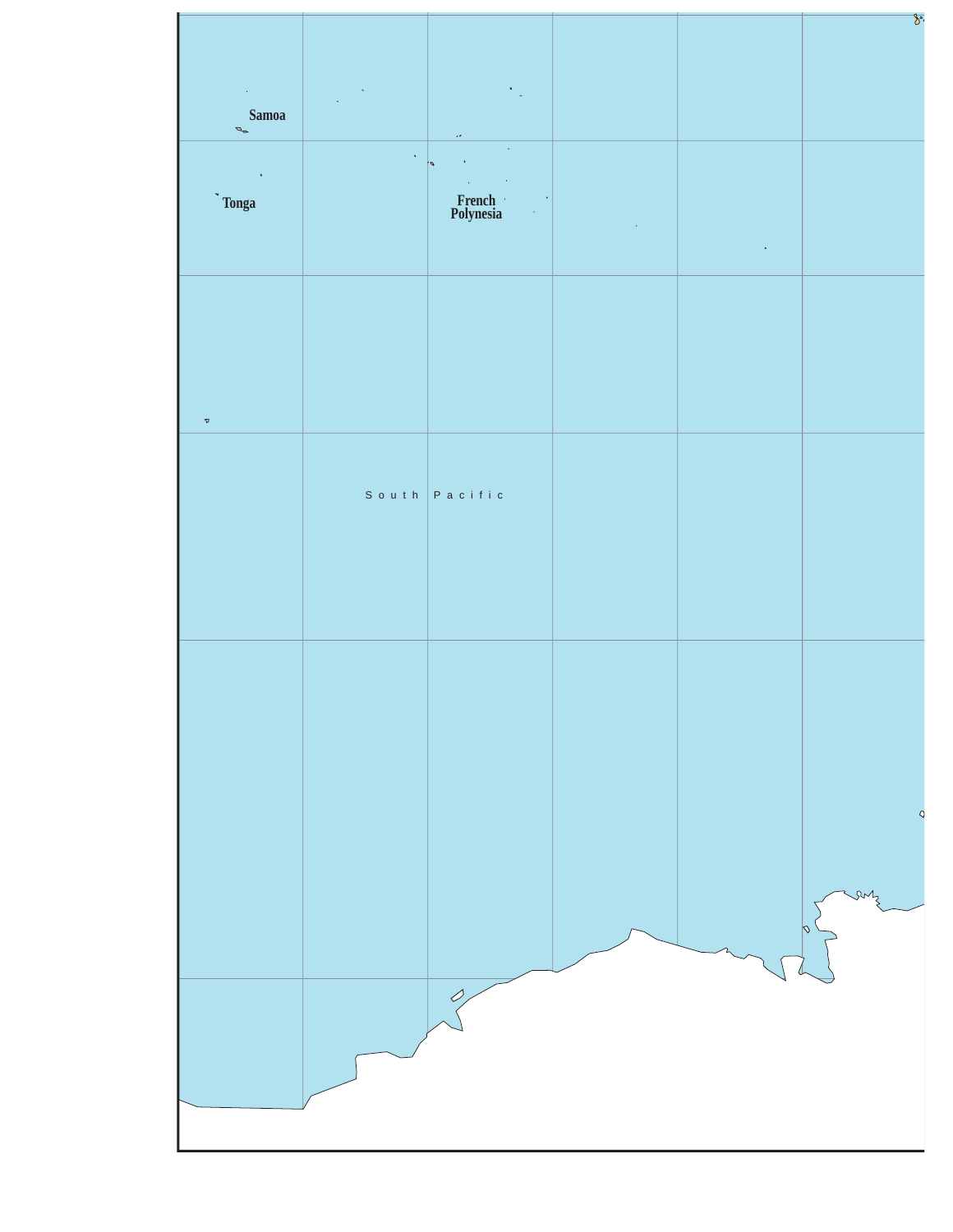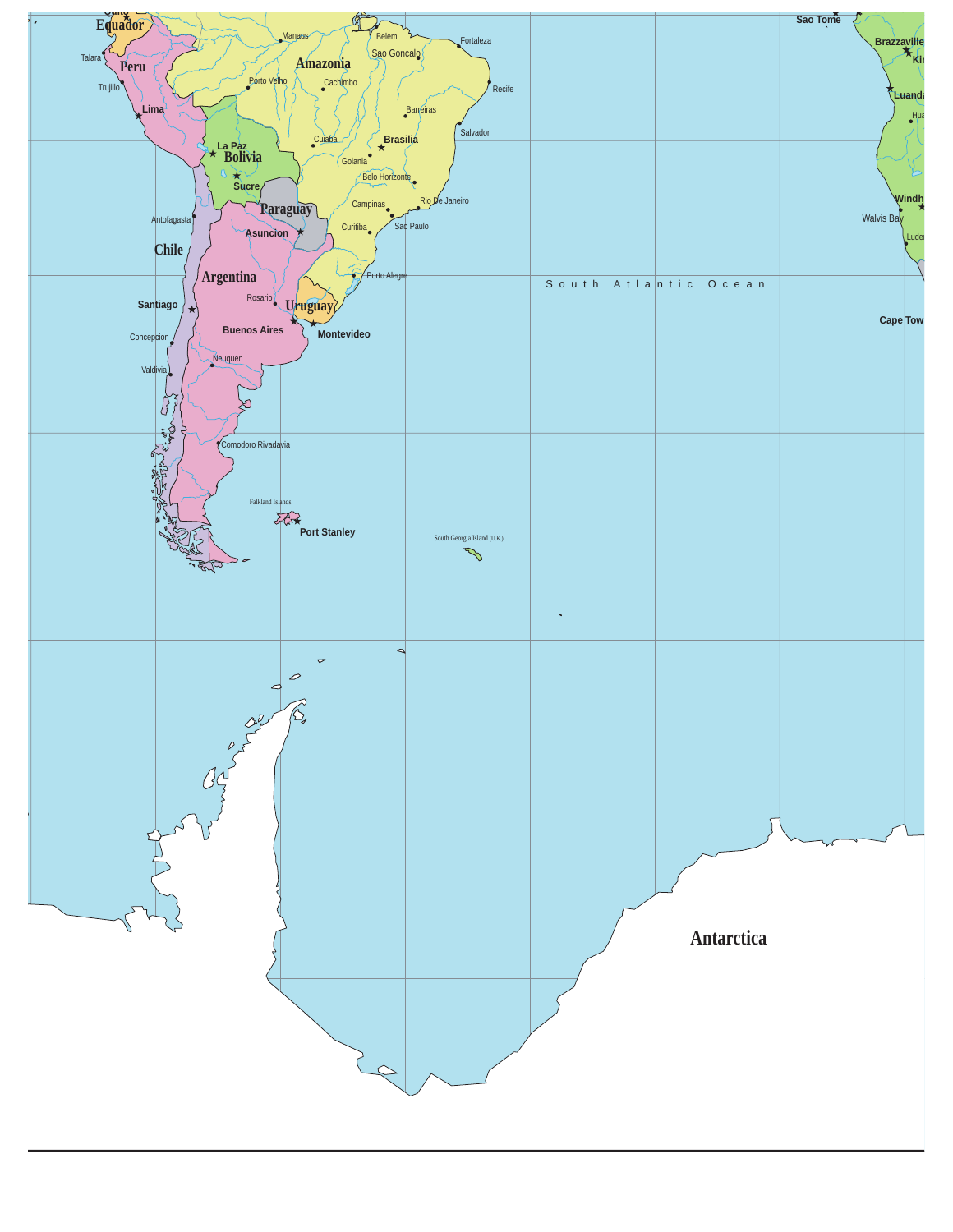